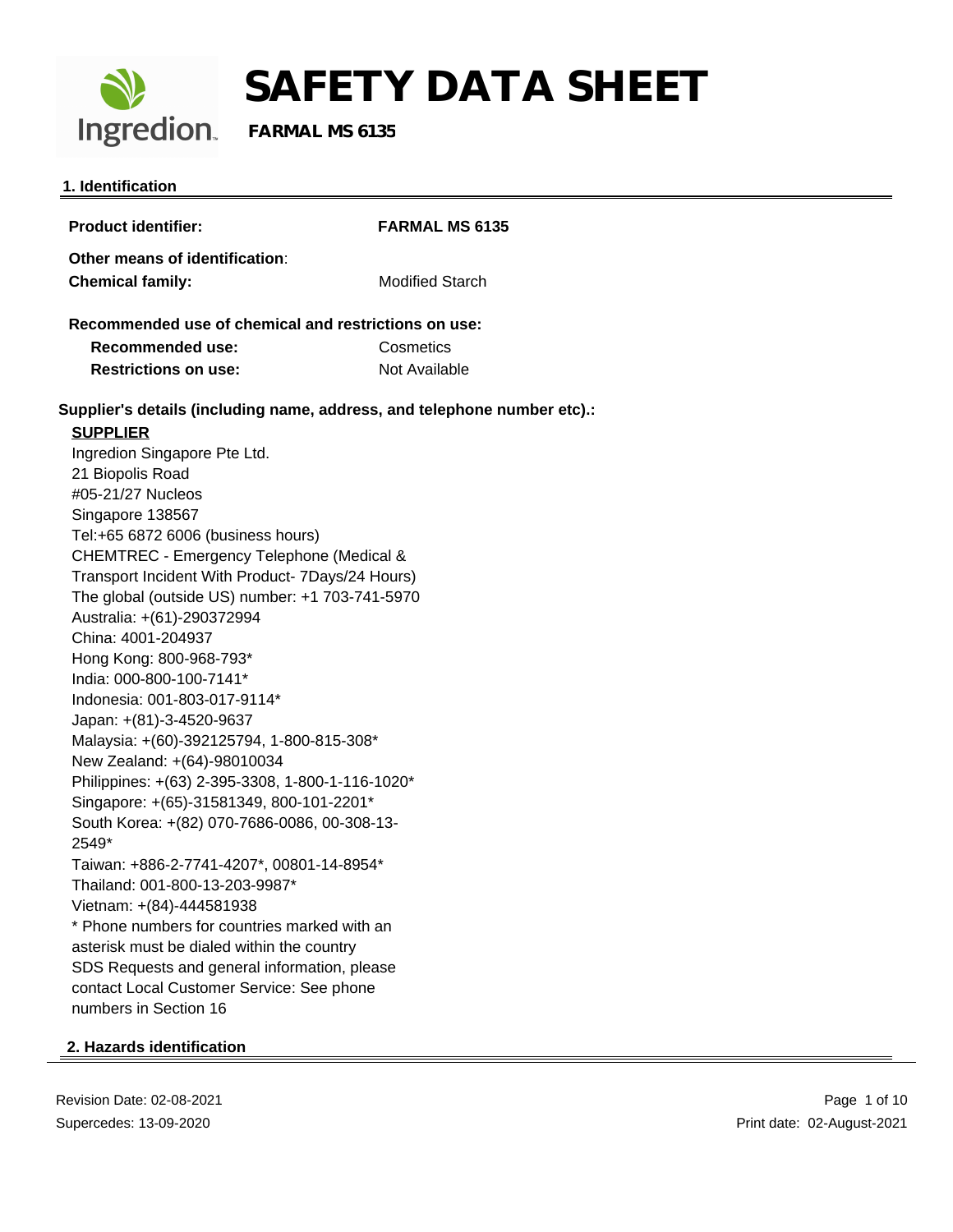

#### **GHS Classification of the substance or mixture:**

| <b>Classification according to</b>       | Not classified by GHS criteria |
|------------------------------------------|--------------------------------|
| <b>Regulation: SS 586: Part 2: 2014:</b> |                                |

**GHS Label elements: GHS label elements, including precautionary statements:**

| <b>Hazard</b> | No hazard |
|---------------|-----------|
| pictograms:   | symbols   |
|               | required  |

| <b>Signal Word:</b>                                           | No signal word needed.                                            |
|---------------------------------------------------------------|-------------------------------------------------------------------|
| <b>Hazard Statements:</b><br><b>Precautionary Statements:</b> | No Hazard Statement needed.<br>No Precautionary Statement needed. |
| Other hazards which do not result in<br>classification:       | None known.                                                       |

#### **3. Composition/information on ingredients**

#### **Substances:**

Not applicable

#### **Mixtures:**

| ∣ Chemical Name                             | <b>CAS No.</b> | % |
|---------------------------------------------|----------------|---|
| This product is not classified as hazardous |                |   |
|                                             |                |   |

#### **4. First-aid measures**

| <b>Description of necessary measures:</b><br>Inhalation:           | Remove to fresh air. Get medical attention if irritation persists.                                                                                 |
|--------------------------------------------------------------------|----------------------------------------------------------------------------------------------------------------------------------------------------|
| Eye contact:                                                       | If symptoms develop, obtain medical attention. Remove particles by<br>irrigating with eye wash solution or clean water, holding the eyelids apart. |
| <b>Skin Contact:</b>                                               | Wash skin with soap and water.                                                                                                                     |
| Ingestion:                                                         | None required.                                                                                                                                     |
| Self protection of the first aider:                                | No data available                                                                                                                                  |
| Most important symptoms/effects,<br>acute and delayed:             | Possible physical irritant from dust particles. Potential for dust explosion.                                                                      |
| Indication of immediate medical<br>attention and special treatment | None known.                                                                                                                                        |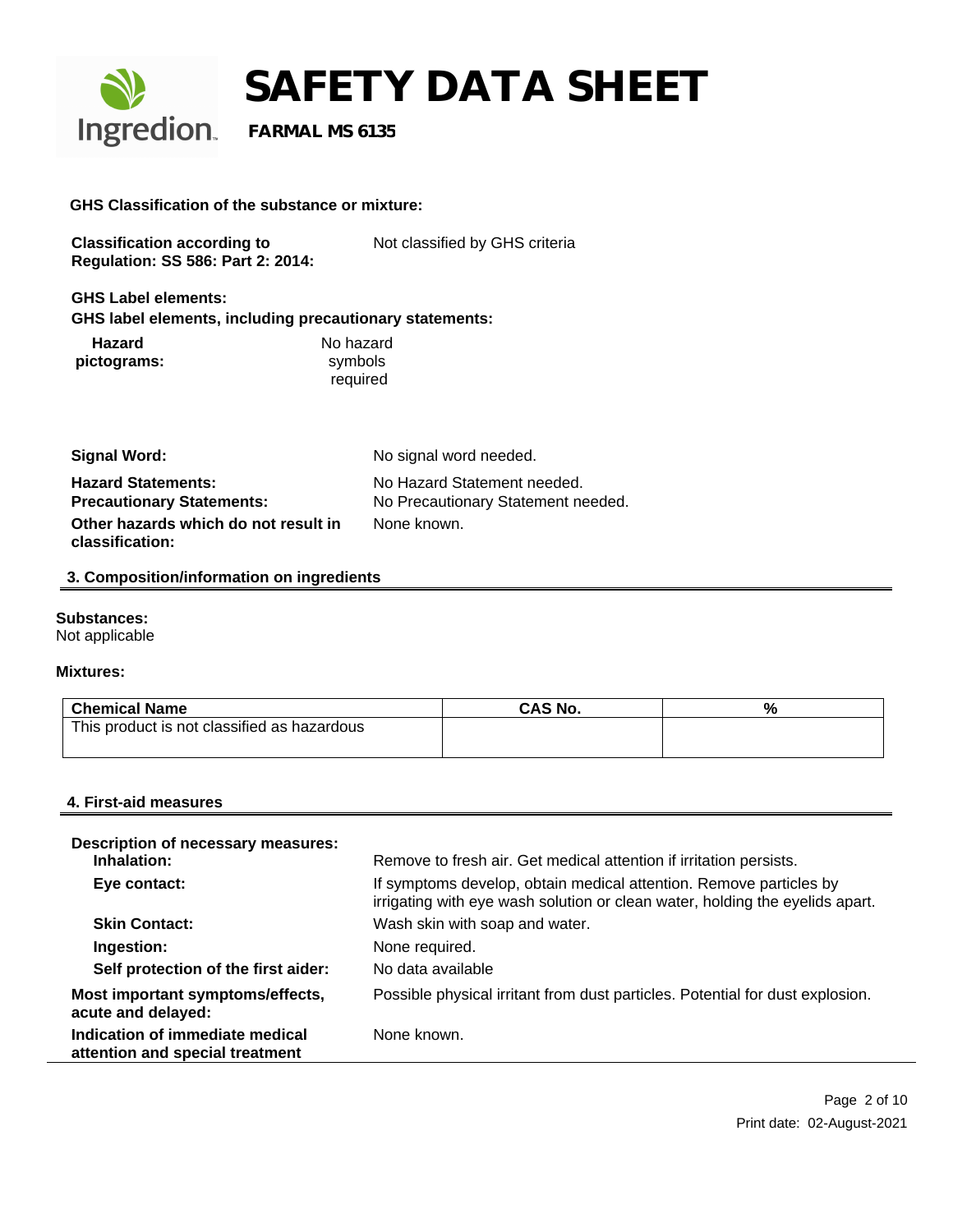

**needed, if necessary:**

### **5. Fire-fighting measures Extinguishing media: Suitable extinguishing media:** Dry Chemical, CO2, Water Fog, Foam **Unsuitable extinguishing media:** None known. **Specific hazards arising from the chemical:** Minimum ignition temperature of dust cloud- approx. 390 C. Minimum explosive concentration- approx. 80 mg/l. Minimum energy to ignite cloud by electrical spark- approx. 0.10 joules. **Hazardous Combustion Products:** This product does not undergo spontaneous decomposition. Typical combustion products are carbon monoxide, carbon dioxide, nitrogen and water. **Special protective equipment and precautions for fire-fighters:** No special procedures are required. **6. Accidental release measures**

| Personal precautions, protective equipment and emergency procedures:                                                                                                     |  |  |
|--------------------------------------------------------------------------------------------------------------------------------------------------------------------------|--|--|
| Non-emergency personnel should be kept clear of the area                                                                                                                 |  |  |
| Use personal protective equipment as required.                                                                                                                           |  |  |
| No data available                                                                                                                                                        |  |  |
| Methods and material for containment and cleaning up:                                                                                                                    |  |  |
| Refer to information provided for large spills                                                                                                                           |  |  |
| Normal precautions for "nuisance dust" should be observed. Avoid<br>prolonged inhalation of dust. Sweep up or vacuum up and place in<br>suitable container for disposal. |  |  |
| See Section 8 for appropriate personal protective equipment. See<br>Sections 2 and 7 for additional information on hazards and precautionary<br>measures.                |  |  |
|                                                                                                                                                                          |  |  |

#### **7. Handling and storage**

| <b>Precautions for safe handling:</b><br>Conditions for safe storage, including any incompatibilities: | Normal precautions for handling chemicals are applicable.      |
|--------------------------------------------------------------------------------------------------------|----------------------------------------------------------------|
| <b>Conditions for safe storage:</b><br><b>Special Sensitivity:</b>                                     | Not available                                                  |
| <b>Sensitivity to Static Electricity:</b>                                                              | Yes                                                            |
| <b>Other Precautions:</b>                                                                              | Use care to minimize dust generation in normal use conditions. |
|                                                                                                        |                                                                |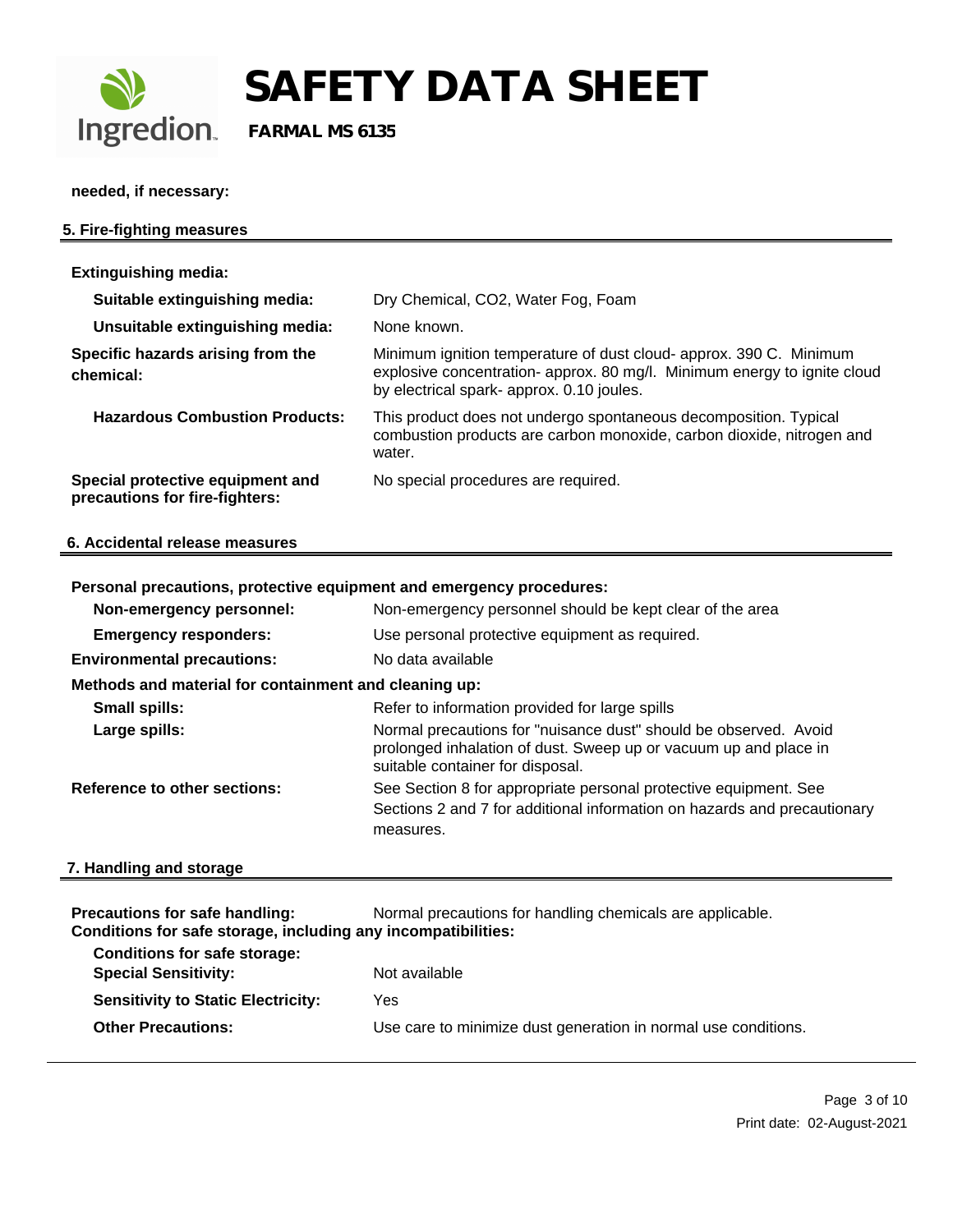

Avoid dispersing the powder in the air. Prevent buildup of powder on surfaces.

| <b>Materials to avoid:</b>         | None known        |
|------------------------------------|-------------------|
| <b>Materials to Avoid/Chemical</b> | No data available |
| Incompatibility:                   |                   |
| Specific end use(s):               | Cosmetics         |

#### **8. Exposure controls/personal protection**

**Control parameters/ Occupational exposure limits or biological limit values:**

#### **Occupational Exposure limit values:**

| <b>Chemical Name</b> | <b>Singapore - Occupational</b><br><b>Exposure Limits - STELs</b> | Singapore - Biological<br><b>Exposure Limits</b> |
|----------------------|-------------------------------------------------------------------|--------------------------------------------------|
| Not listed.          |                                                                   |                                                  |

#### **Exposure controls:**

| Appropriate engineering controls:                                      | No data available                                                  |
|------------------------------------------------------------------------|--------------------------------------------------------------------|
| Individual protection measures, such as personal protective equipment: |                                                                    |
| Eye and face protection:                                               | Safety glasses recommended.                                        |
| <b>Skin Protection:</b>                                                |                                                                    |
| <b>Hand protection:</b>                                                | No data available                                                  |
| Other skin protection:                                                 | Not applicable. Uniforms, coveralls, or a lab coat should be worn. |
| <b>Respiratory Protection:</b>                                         | No data available                                                  |
| <b>Respirator Type(s):</b>                                             | NIOSH approved dust mask.                                          |
| <b>Other Protective Equipment:</b>                                     | Wash before eating, drinking, or using toilet facilities.          |
| <b>General Hygiene Conditions:</b>                                     | Not normally required.                                             |
| <b>Thermal Hazards:</b>                                                | Not available                                                      |
|                                                                        |                                                                    |

**Environmental exposure controls:** Avoid runoff into storm sewers and ditches that lead to waterways.

#### **9. Physical and chemical properties**

| Information on basic physical and chemical properties: |                                  |
|--------------------------------------------------------|----------------------------------|
| Appearance (physical state, color<br>$etc.$ ):         | Powder.                          |
| Colour:                                                | White                            |
| Odour:                                                 | Starch                           |
| <b>Odour threshold:</b>                                | Not available                    |
| pH:<br>pH in (1%) Solution:                            | Not available<br>Approximately 6 |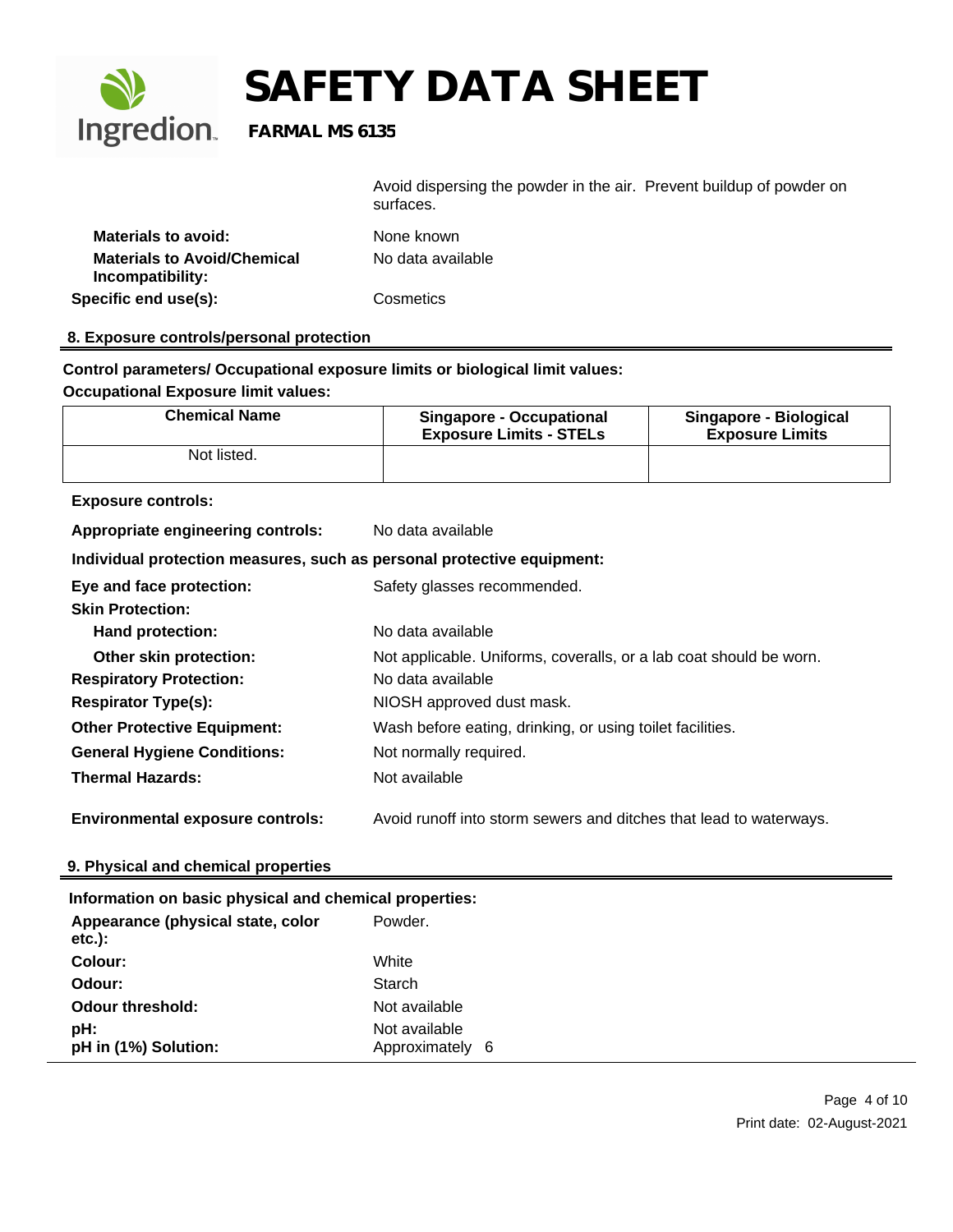

# **SAFETY DATA SHEET**<br>Ingredion. FARMAL MS 6135

 **FARMAL MS 6135**

**Melting point / freezing point (°C):** 

| Melting point (°C):                                              | Not available                            |
|------------------------------------------------------------------|------------------------------------------|
| Freezing point (°C):                                             | No data available                        |
| Initial boiling point and boiling range<br>$(^{\circ}C)$ :       | No data available                        |
| Flash point (°C):                                                | No data available                        |
| Flash point method:                                              | Not available                            |
| <b>Evaporation rate:</b>                                         | Not applicable                           |
| Flammability (solid, gas):                                       | Not available                            |
| Upper/lower flammability or explosive limits:                    |                                          |
| Upper flammable or explosive limit,<br>$%$ in air:               | Not available                            |
| Lower flammable or explosive limit,<br>$%$ in air:               | Not available                            |
| Vapour pressure:                                                 | Not available                            |
| Vapour density:                                                  | Not available                            |
| <b>Relative density:</b>                                         | 1.5000000                                |
| Solubility(ies):                                                 | Insoluble                                |
| <b>Partition coefficient: n-octanol/water:</b>                   | Not available                            |
| Auto-ignition temperature (°C):                                  | No data available                        |
| Decomposition temperature (°C):                                  | Not available                            |
| <b>Viscosity:</b>                                                | Not available                            |
| Other information:                                               |                                          |
| Heat of decomposition:                                           | Not available                            |
| <b>Volatiles by weight:</b>                                      | Not available                            |
| <b>Volatile Organic Chemicals:</b>                               | Not available                            |
| <b>Molecular formula:</b>                                        | Not available                            |
| <b>Molecular weight:</b>                                         | > 10000                                  |
| Liquid density:                                                  | Not available                            |
| VOC (as applied*- 2% by wt hardener-<br>less exempts and water): | NAP or                                   |
| <b>Bulk density:</b>                                             | Not available                            |
| 10. Stability and reactivity                                     |                                          |
| <b>Reactivity:</b>                                               | Not expected to be reactive              |
| <b>Chemical stability:</b>                                       | <b>Stable</b>                            |
| <b>Possibility of hazardous reactions:</b>                       | Hazardous polymerization will not occur. |
| <b>Conditions to avoid (e.g. static</b>                          | None known.                              |
|                                                                  |                                          |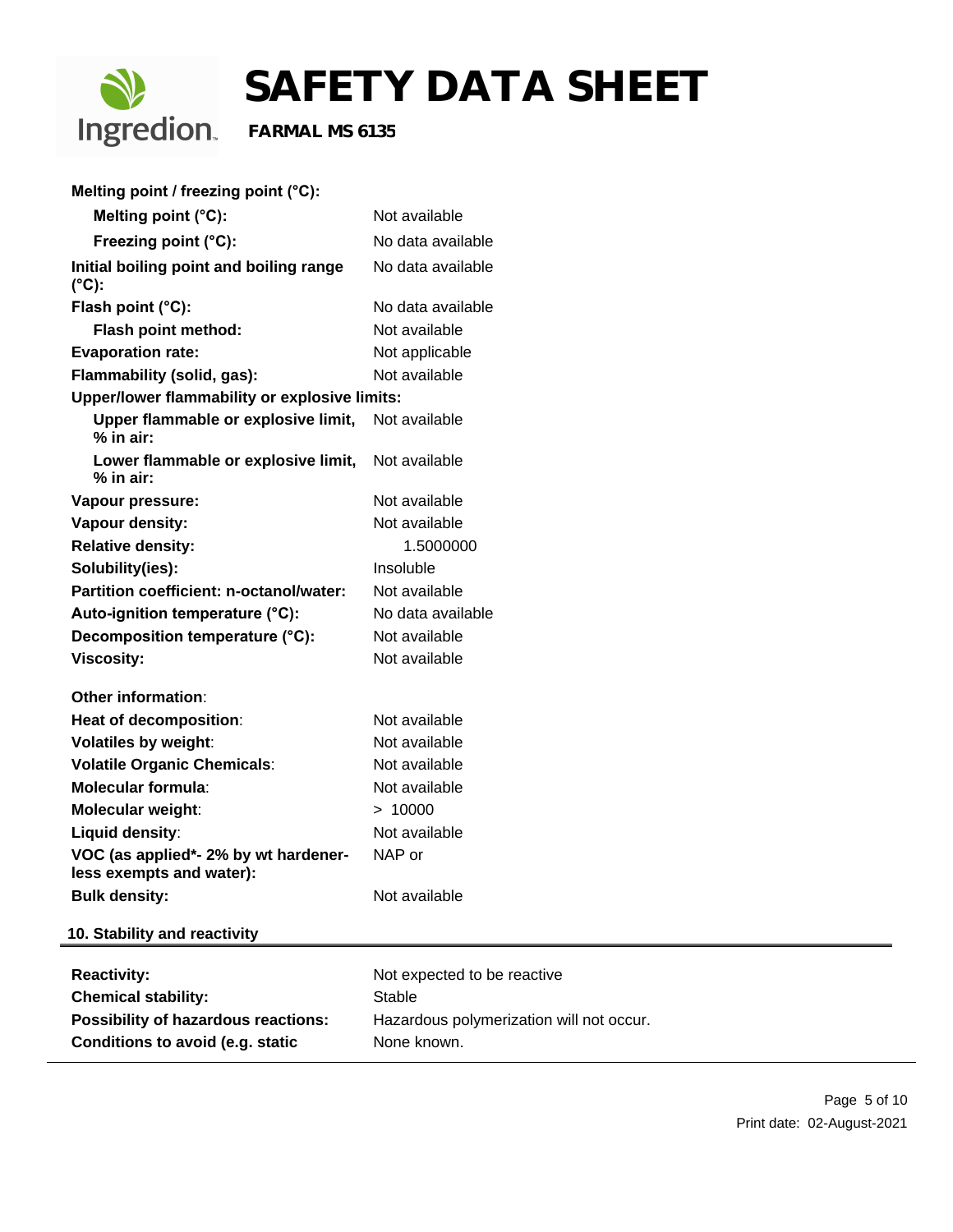

| discharge, shock or vibration):   |                                                                                                                                                     |
|-----------------------------------|-----------------------------------------------------------------------------------------------------------------------------------------------------|
| Incompatible materials:           | No data available                                                                                                                                   |
| Hazardous decomposition products: | This product does not undergo spontaneous decomposition. Typical<br>combustion products are carbon monoxide, carbon dioxide, nitrogen and<br>water. |

#### **11. Toxicological information**

#### **Information on toxicological effects:**

#### **Acute toxicity:**

| <b>Chemical Name</b> | LD50 Oral | <b>LD50 Dermal</b> | <b>LC50 Inhalation</b> |
|----------------------|-----------|--------------------|------------------------|
| No data available    |           |                    |                        |

#### **Skin corrosion/irritation:**

Based on available data, the GHS classification criteria are not met. Unlikely to cause harmful effects under recommended conditions of handling and use. Low order of toxicity.

#### **Serious eye damage/irritation:**

Based on available data, the GHS classification criteria are not met.

#### **Respiratory or skin sensitisation:**

Based on available data, the GHS classification criteria are not met.

#### **Germ cell mutagenicity:**

Based on available data, the GHS classification criteria are not met.

#### **Carcinogenicity:**

Based on available data, the GHS classification criteria are not met.

#### **Reproductive and Developmental Toxicity:**

Based on available data, the GHS classification criteria are not met.

#### **STOT-single exposure:**

Based on available data, the GHS classification criteria are not met.

#### **STOT-repeated exposure:**

Based on available data, the GHS classification criteria are not met.

#### **Aspiration hazard:**

Based on available data, the GHS classification criteria are not met.

#### **12. Ecological information**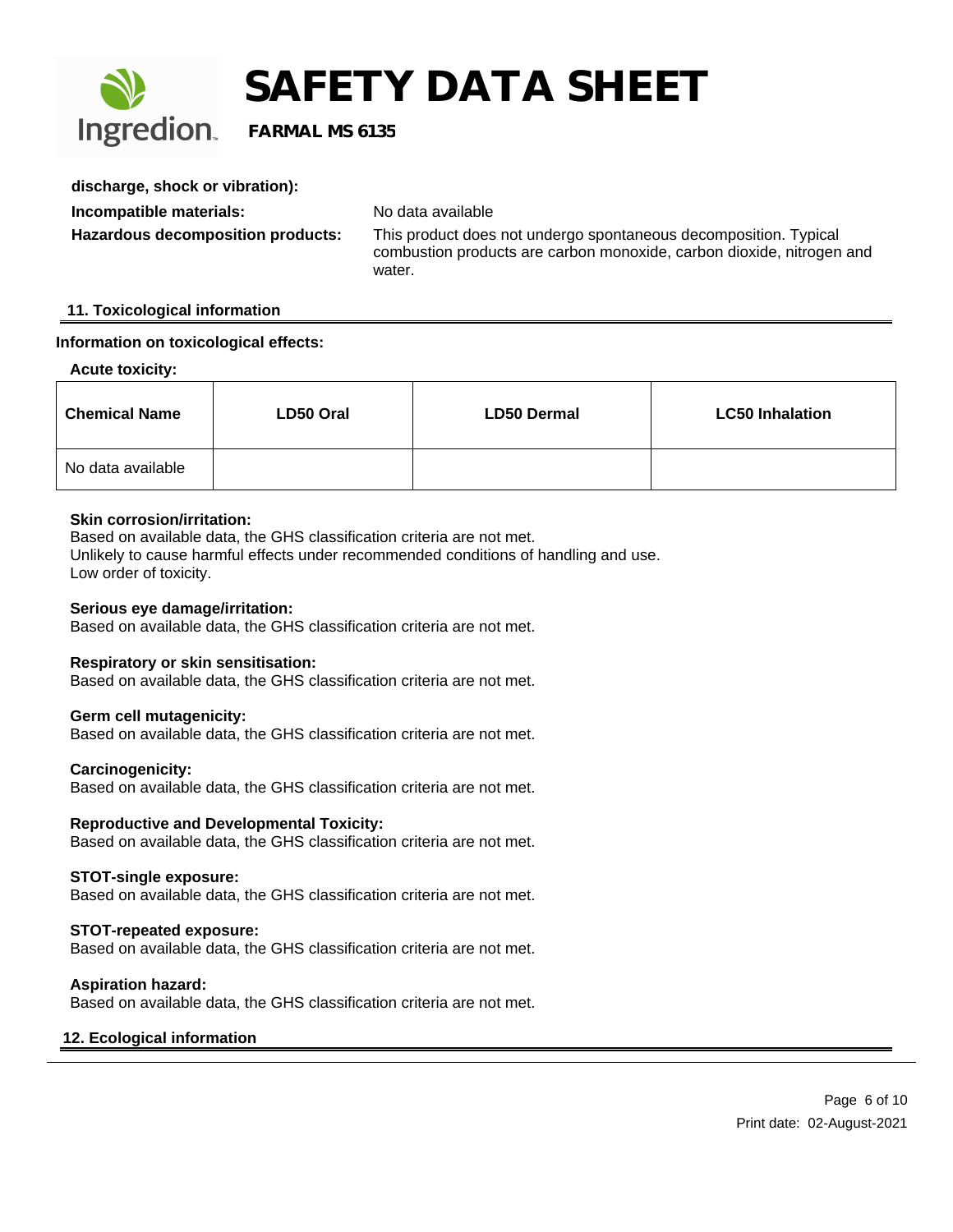

| <b>Toxicity:</b><br><b>Ecological Toxicity Data:</b>                                                    |                | No data available                                                                                                                 |                                                                |                          |  |  |  |  |
|---------------------------------------------------------------------------------------------------------|----------------|-----------------------------------------------------------------------------------------------------------------------------------|----------------------------------------------------------------|--------------------------|--|--|--|--|
| <b>Chemical Name</b>                                                                                    | <b>CAS No.</b> | <b>Aquatic EC50</b><br><b>Crustacea</b>                                                                                           | <b>Aquatic ERC50</b><br>Algae                                  | <b>Aquatic LC50 Fish</b> |  |  |  |  |
| No data available                                                                                       |                |                                                                                                                                   |                                                                |                          |  |  |  |  |
| Persistence and degradability:                                                                          |                |                                                                                                                                   |                                                                |                          |  |  |  |  |
| <b>Bioaccumulative potential:</b>                                                                       |                | No data available                                                                                                                 |                                                                |                          |  |  |  |  |
| <b>Mobility in soil:</b>                                                                                | Unknown        |                                                                                                                                   |                                                                |                          |  |  |  |  |
| Other adverse effects:                                                                                  | None known.    |                                                                                                                                   |                                                                |                          |  |  |  |  |
| <b>Additional information:</b>                                                                          |                | No data available                                                                                                                 |                                                                |                          |  |  |  |  |
| 13. Disposal considerations                                                                             |                |                                                                                                                                   |                                                                |                          |  |  |  |  |
| <b>Waste treatment methods:</b>                                                                         |                |                                                                                                                                   |                                                                |                          |  |  |  |  |
| <b>Disposal methods:</b>                                                                                |                |                                                                                                                                   | Disposal should be in accordance with local, state or national |                          |  |  |  |  |
| <b>Empty Container Warnings:</b>                                                                        |                | legislation.<br>Empty containers may contain product residue; follow SDS and label<br>warnings even after they have been emptied. |                                                                |                          |  |  |  |  |
| 14. Transport information                                                                               |                |                                                                                                                                   |                                                                |                          |  |  |  |  |
| International carriage of dangerous goods by road (ADR), rail or inland waterways:<br><b>UN number:</b> |                | No data available                                                                                                                 |                                                                |                          |  |  |  |  |
|                                                                                                         |                |                                                                                                                                   |                                                                |                          |  |  |  |  |
| UN proper shipping name:                                                                                | Not applicable |                                                                                                                                   |                                                                |                          |  |  |  |  |
| Transport hazard class(es):                                                                             | Not Applicable |                                                                                                                                   |                                                                |                          |  |  |  |  |
| Packing group:                                                                                          | Not applicable |                                                                                                                                   |                                                                |                          |  |  |  |  |
| International carriage of dangerous goods by sea (IMDG/IMO):                                            |                |                                                                                                                                   |                                                                |                          |  |  |  |  |
| <b>UN number:</b>                                                                                       |                | No data available                                                                                                                 |                                                                |                          |  |  |  |  |
| UN proper shipping name:                                                                                | Not applicable |                                                                                                                                   |                                                                |                          |  |  |  |  |
| Transport hazard class(es):                                                                             | Not applicable |                                                                                                                                   |                                                                |                          |  |  |  |  |
| Packing group:                                                                                          | Not applicable |                                                                                                                                   |                                                                |                          |  |  |  |  |
| International carriage of dangerous goods by air (IATA):                                                |                |                                                                                                                                   |                                                                |                          |  |  |  |  |
| <b>UN number:</b>                                                                                       |                | No data available                                                                                                                 |                                                                |                          |  |  |  |  |
| UN proper shipping name:                                                                                | Not Applicable |                                                                                                                                   |                                                                |                          |  |  |  |  |
| Transport hazard class(es):                                                                             | Not applicable |                                                                                                                                   |                                                                |                          |  |  |  |  |
| Packing group:                                                                                          | Not applicable |                                                                                                                                   |                                                                |                          |  |  |  |  |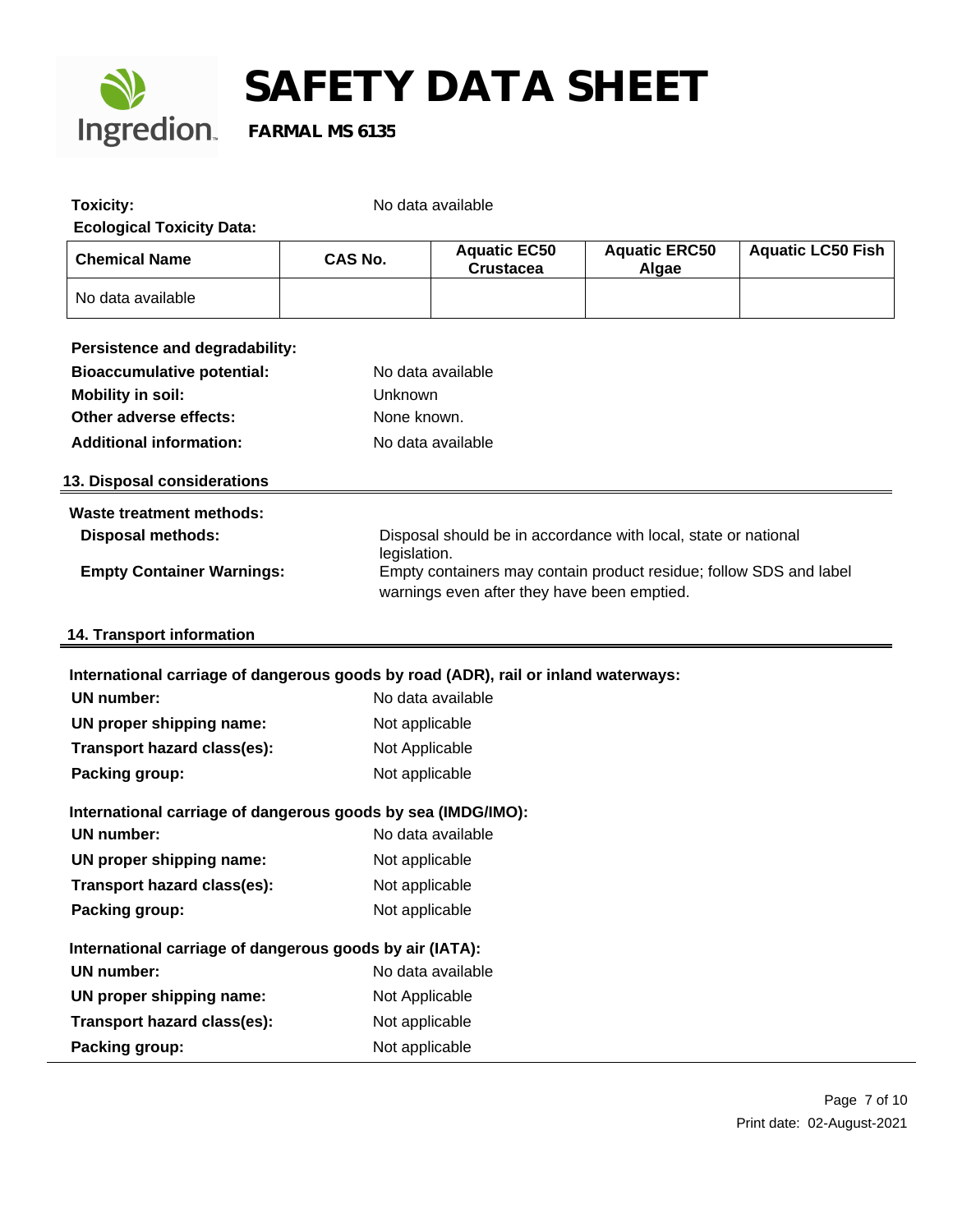

| Environmental hazards (e.g.: Marine<br>pollutant (Yes/No)):                              | Not available                                                 |
|------------------------------------------------------------------------------------------|---------------------------------------------------------------|
| Special precautions for user:                                                            | Consult IMO regulations before transporting in bulk by ocean. |
| Transport in bulk (according to<br>ANNEX II of MARPOL 73/78 and the<br><b>IBC Code):</b> | Not available                                                 |

#### **15. Regulatory information**

| <b>TSCA</b> | This material is not on the TSCA Inventory. It is excluded under the Food, Drug, |
|-------------|----------------------------------------------------------------------------------|
|             | and Cosmetic Act.                                                                |
| <b>FDA</b>  | Cosmetics                                                                        |

**Safety, health and environmental regulations specific for the product in question.:** 

| <b>Chemical Name</b>                                               | <b>CAS No</b> | <b>Singapore</b><br>Arms and<br><b>Explosives</b><br>Act | <b>Singapore</b><br>List of<br><b>Hazardous</b><br><b>Substances</b> | <b>Singapore</b><br><b>Chemical</b><br>Weapons | <b>Singapore</b><br>Worksplace<br><b>Safety Act</b> | <b>Singapore</b><br><b>Environment</b><br>al Protection<br>and<br><b>Management</b><br>Act |
|--------------------------------------------------------------------|---------------|----------------------------------------------------------|----------------------------------------------------------------------|------------------------------------------------|-----------------------------------------------------|--------------------------------------------------------------------------------------------|
| None of the<br>components are<br>listed on this<br>regulatory list |               |                                                          |                                                                      |                                                |                                                     |                                                                                            |

#### **Chemical Inventory Status:**

| <b>Chemical</b><br><b>Name</b>                                     | <b>CAS No</b> | <b>AICS</b> | <b>DSL</b> | <b>IECSC</b> | <b>ENCS</b> | <b>TSCA</b><br><b>Status</b> | <b>EINECS</b> | <b>PICCS</b> |
|--------------------------------------------------------------------|---------------|-------------|------------|--------------|-------------|------------------------------|---------------|--------------|
| None of the<br>components are<br>listed on this<br>regulatory list |               |             |            |              |             |                              |               |              |

**Singapore - Ozone Depleting Substances:**

| <b>Chemical</b><br><b>Name</b> | <b>CAS No</b> | Annex<br>A -<br>Group | Annex<br>А -<br>Group<br>н | Annex<br>в-<br>Group | Annex<br>в-<br>Group<br>Ш | Annex<br>в-<br>Group<br>Ш | Annex<br>$\mathbf{C}$ -<br>Group | Annex<br>Group | Annex<br>Group<br>Ш | Annex |  |
|--------------------------------|---------------|-----------------------|----------------------------|----------------------|---------------------------|---------------------------|----------------------------------|----------------|---------------------|-------|--|
|--------------------------------|---------------|-----------------------|----------------------------|----------------------|---------------------------|---------------------------|----------------------------------|----------------|---------------------|-------|--|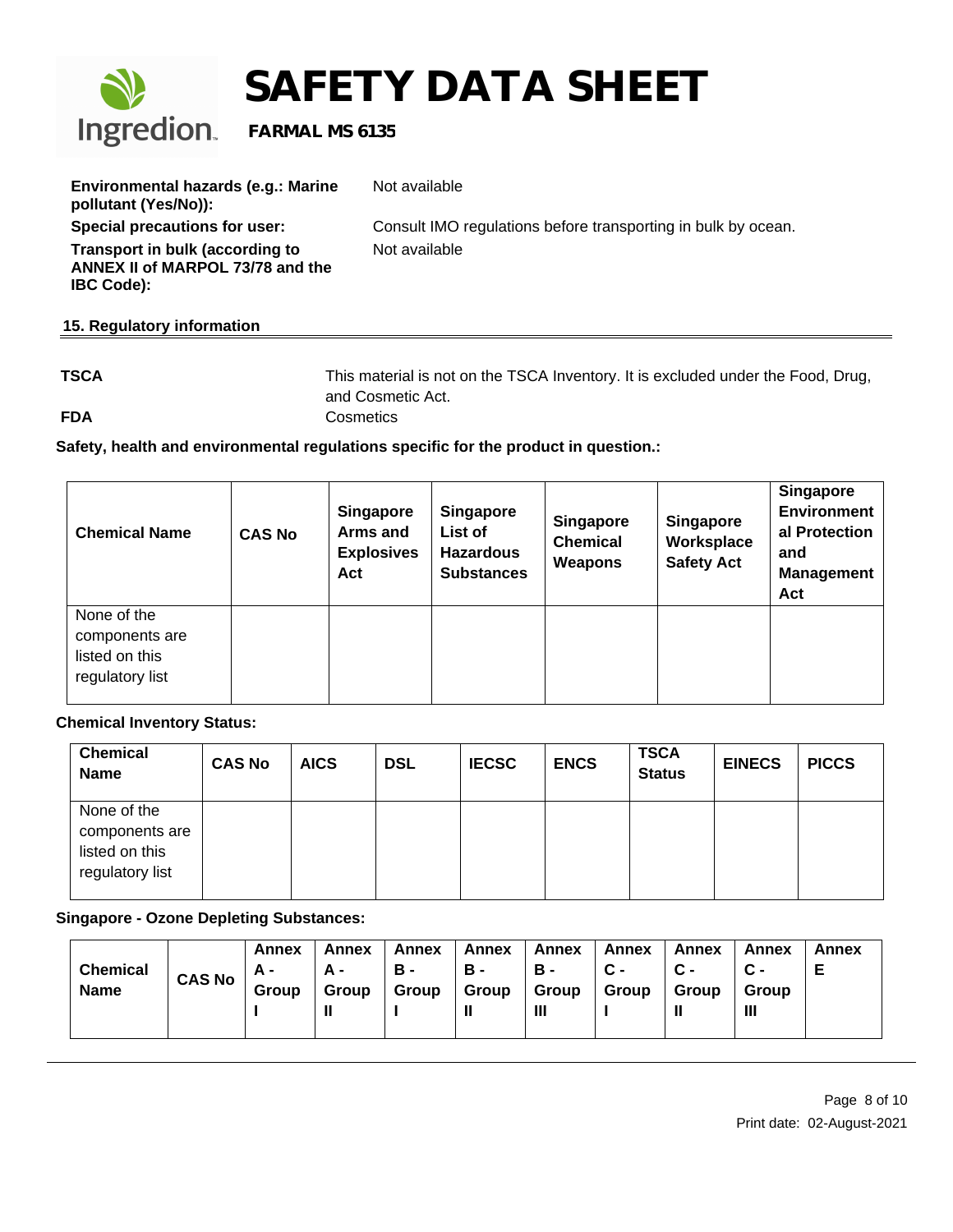

| None of                       |  |  |  |  |  |
|-------------------------------|--|--|--|--|--|
| the                           |  |  |  |  |  |
|                               |  |  |  |  |  |
| component<br>s are listed     |  |  |  |  |  |
|                               |  |  |  |  |  |
| on this<br>regulatory<br>list |  |  |  |  |  |
|                               |  |  |  |  |  |
|                               |  |  |  |  |  |

#### **Singapore - HAZCHEM Emergency Action Code:**

| <b>Chemical Name</b>                                         | <b>CAS No</b> | <b>Singapore - HAZCHEM Emergency</b><br><b>Action Code</b> |
|--------------------------------------------------------------|---------------|------------------------------------------------------------|
| None of the components are listed<br>on this regulatory list |               |                                                            |

#### **16. Other information**

| <b>Revision Date:</b><br><b>Supercedes:</b><br><b>Revision Number:</b><br><b>Reason for revision:</b> | 02-08-2021<br>13-09-2020<br>3<br><b>New</b>                                                                                                                                                                                                                                                                                                                                                                                                                                                                                                                                         |
|-------------------------------------------------------------------------------------------------------|-------------------------------------------------------------------------------------------------------------------------------------------------------------------------------------------------------------------------------------------------------------------------------------------------------------------------------------------------------------------------------------------------------------------------------------------------------------------------------------------------------------------------------------------------------------------------------------|
| <b>FOR INFORMATION CONTACT:</b>                                                                       | Singapore:<br>Ingredion Singapore Pte Ltd<br>Customer Service: +65 6872 6006                                                                                                                                                                                                                                                                                                                                                                                                                                                                                                        |
| <b>Abbreviations and acronyms:</b>                                                                    | CAS = Chemical Abstract Service<br>DNEL= Derivative No Effect Level<br>EC= European Community<br>EINECS = European Inventory of Existing Chemical Substances<br>MSHA = Mine Safety Health Administration<br>NIOSH = National Institute of Occupational Safety & Health<br>OEL = Occupational Exposure Limit<br>PBT= Persistent, Bioaccumulative, Toxic<br><b>PNEC= Predicted No Effect Concentration</b><br>SCOEL= Scientific Committee on Occupational Exposure Limits<br>TLV = Threshold Limit Value<br>TWA= Time Weighted Average<br>vPvB= Very Persistent, Very Bioaccumulative |